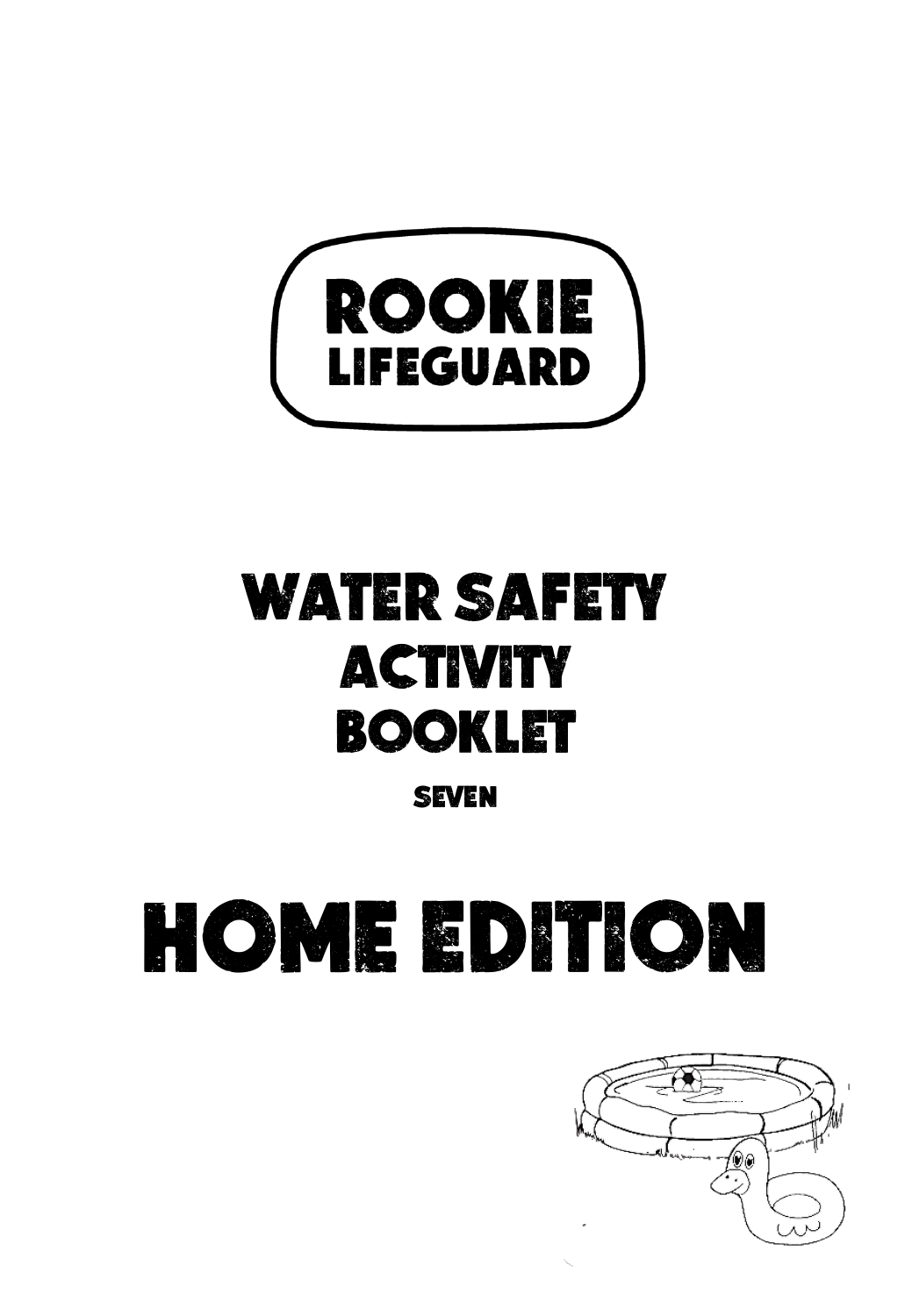WATER SAFETY SEARCH



**Bath** Bathplug Bucket Children **Community Electricity** 

Fence Fishponds **Gate Machines** Paddling Pool Plug

Shower Sink Spade Toilet **Washing** 

**ROOKIE** 

**LIFEGUARD**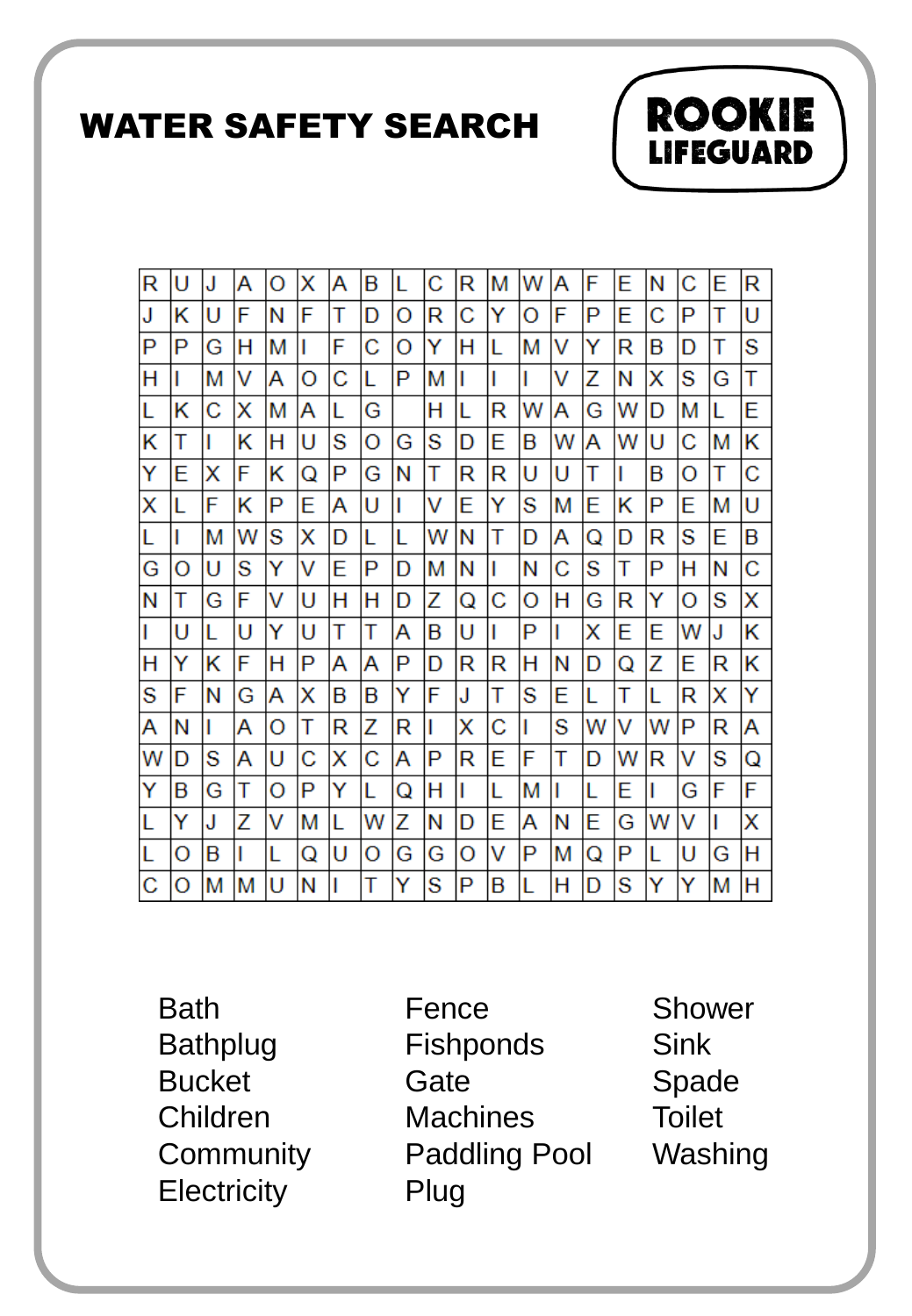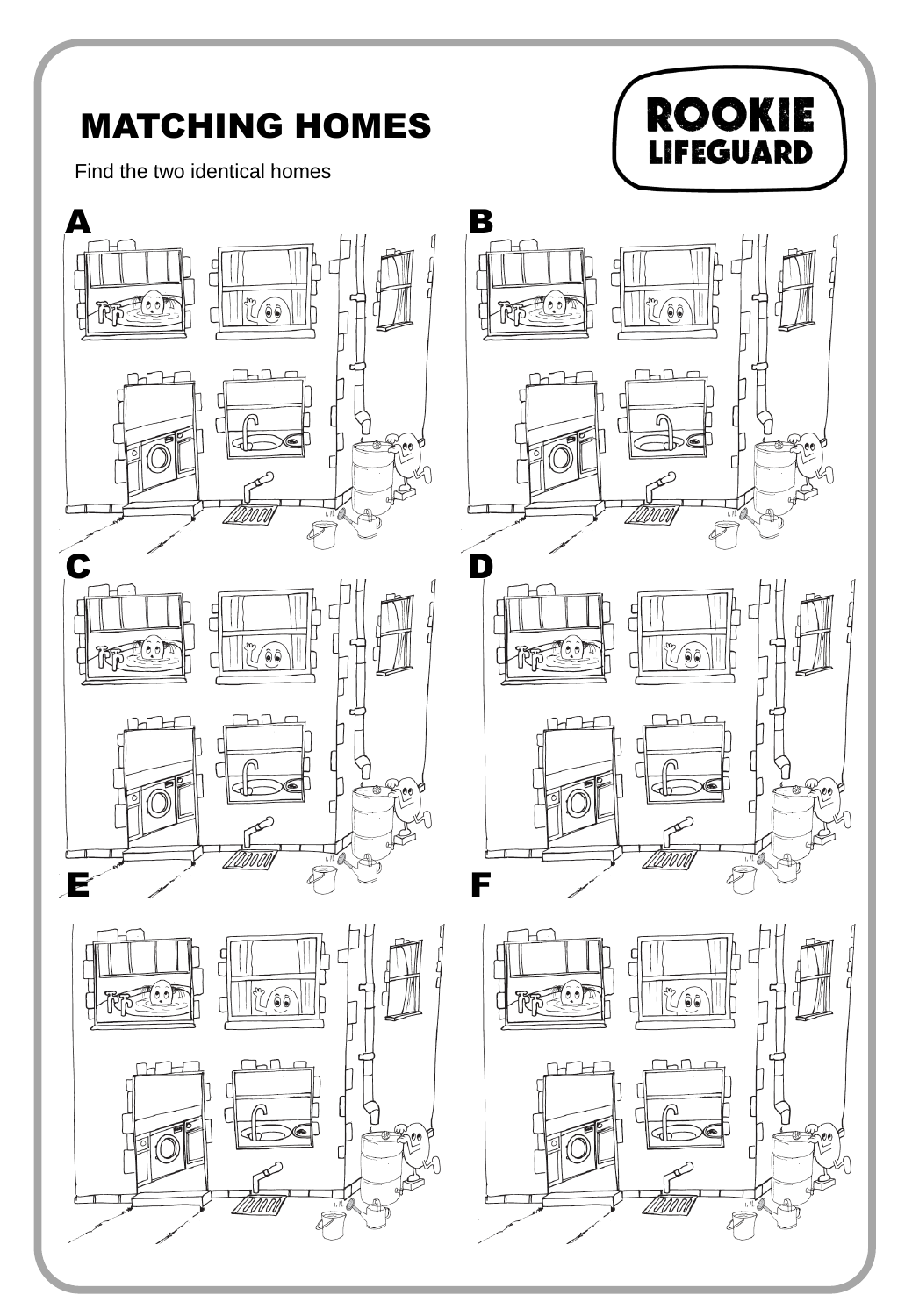## DESIGN A SIGN



Look round your house to see if you can spot any dangers. If you can design a sign to help you and your family avoid the risk.

### WORD WHEEL

Just for fun and to keep everyone entertained how many words can you find in the word wheel?



### SAFE SUDOKU

It's Water Safety Sudoku - fill in the grid with the letters S, A, F and E, making sure no letter is repeated in every row, every column and within each mini grid.

| S            |   | F | E |
|--------------|---|---|---|
|              | F |   |   |
| $\mathsf{A}$ |   |   |   |
|              |   |   | S |



| Е | Α |   |   |
|---|---|---|---|
| S |   |   |   |
|   | S | A |   |
|   |   |   | F |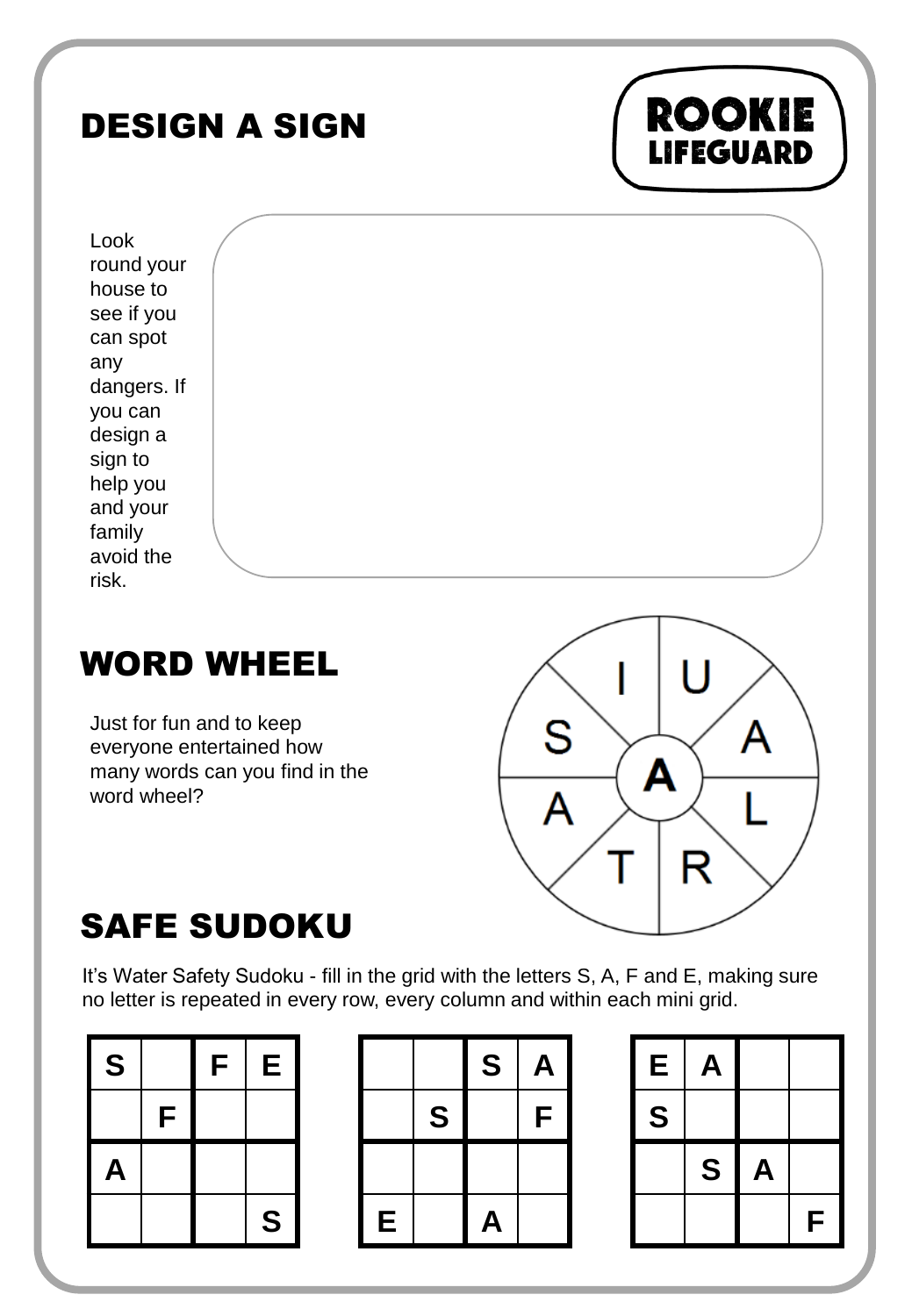

Play on line https://crosswordlabs.com/view/water-safety-at-home